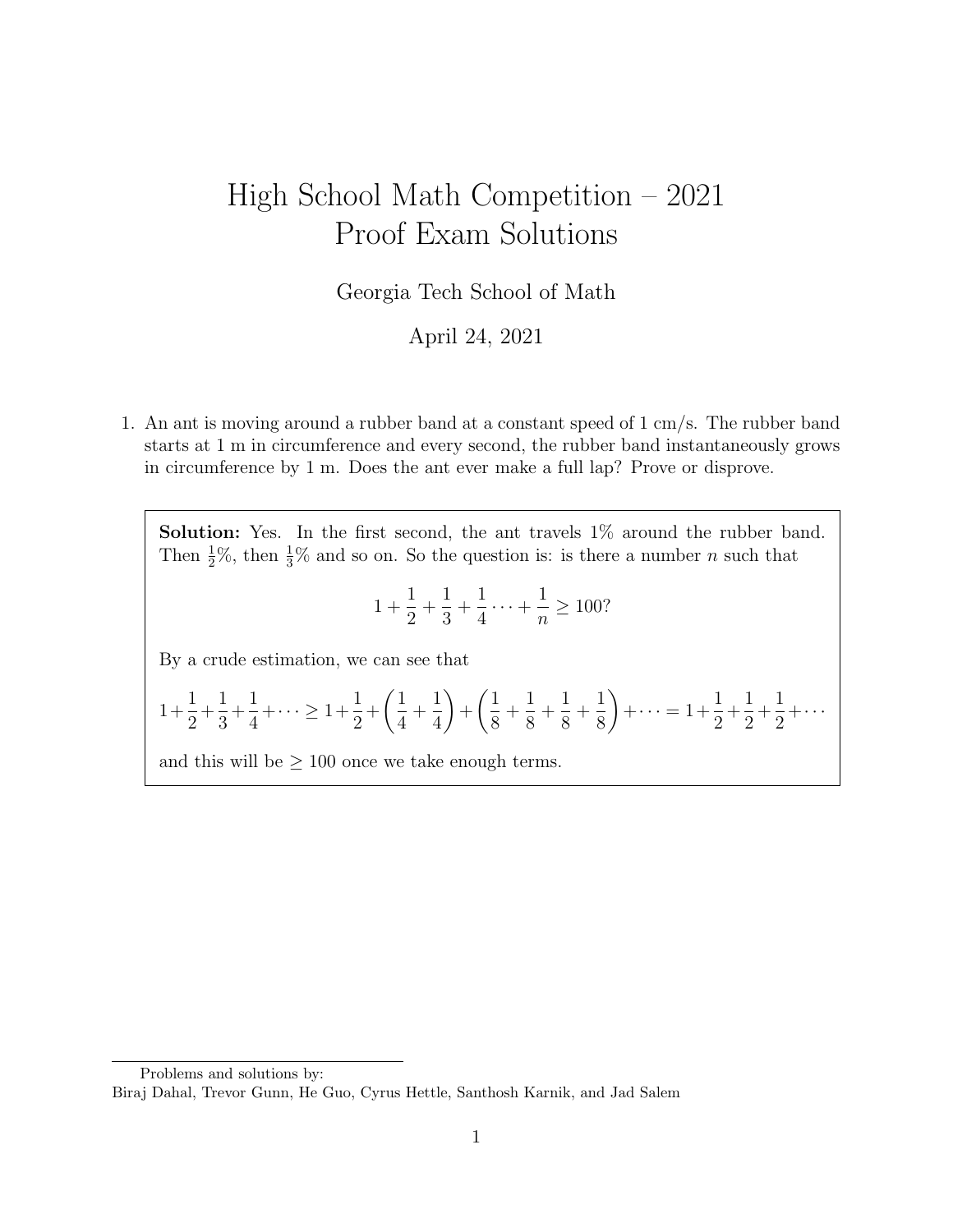2. In the following diagram, angles  $\alpha$  and  $\beta$  are both no more than 45°, the two horizontal lines are parallel and the triangle is right. Prove that if  $\alpha = \beta$  then the lengths of the vertical segments, X and Y, are equal. Conversely, show that if  $X = Y$  then  $\alpha = \beta$ .



**Solution:** First, we show that  $X = \cos \alpha \sin \beta$  and  $Y = \sin \alpha \cos \beta$ . For this it helps to redraw the diagram as follows:



Let us take the radius of our circle to be  $AH = 1$ . Then  $AF = \cos \beta$  and hence  $Y = CF = \sin \alpha \cos \beta$ . Likewise, we notice that  $HF = \sin \beta$  and  $\angle HFI = \alpha$ . Thus  $X = FI = \sin \beta \cos \alpha$ .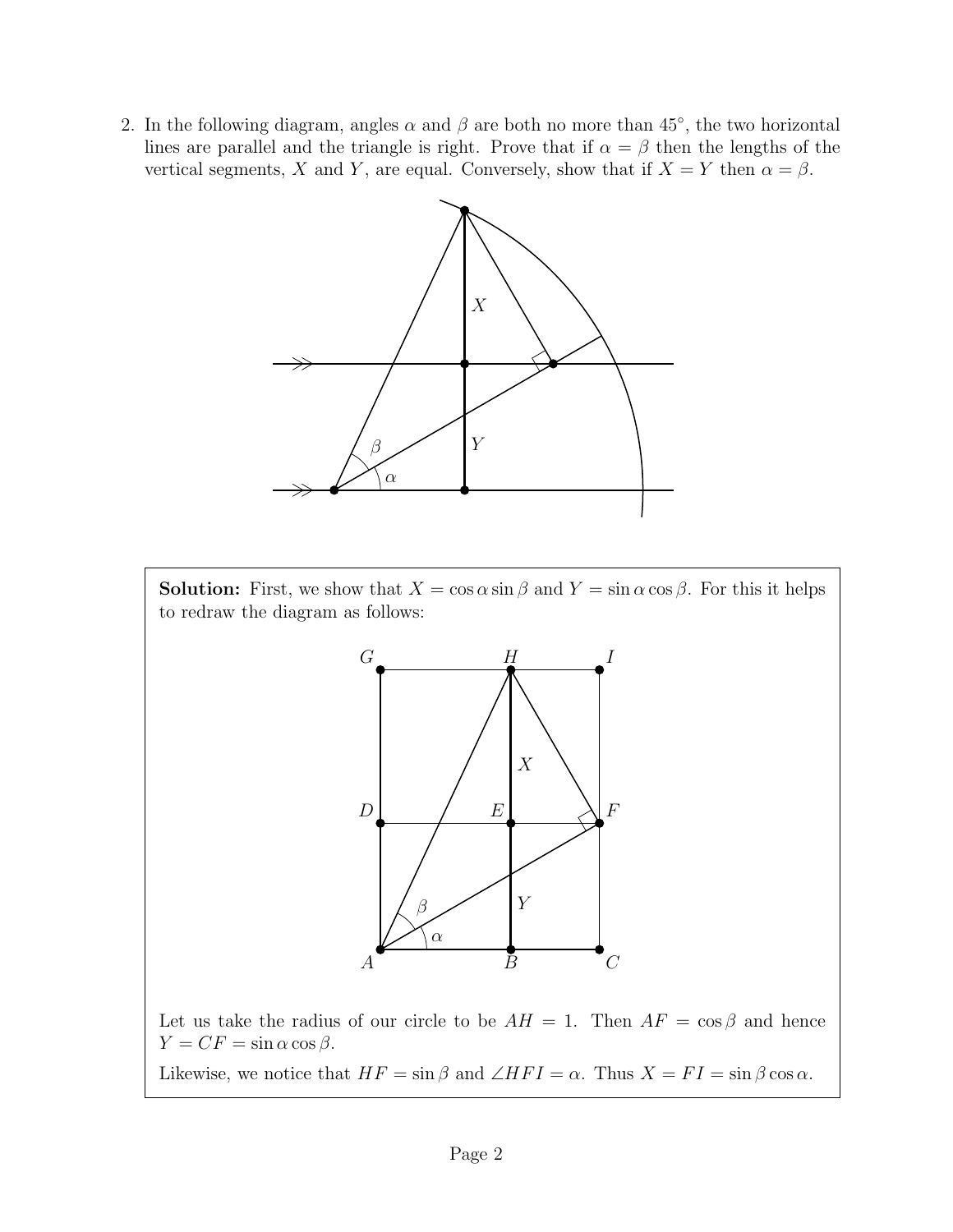Clearly, if  $\alpha = \beta$  then  $X = \sin \beta \cos \alpha = \sin \alpha \cos \beta = Y$ . Conversely, if  $X = Y$  then

$$
1 = \frac{X}{Y} = \frac{\sin \beta \cos \alpha}{\sin \alpha \cos \beta} = \frac{\tan \beta}{\tan \alpha}.
$$

Thus tan  $\alpha = \tan \beta$ , and because  $0 \leq \alpha, \beta \leq 45^{\degree}$ , this implies that  $\alpha = \beta$ .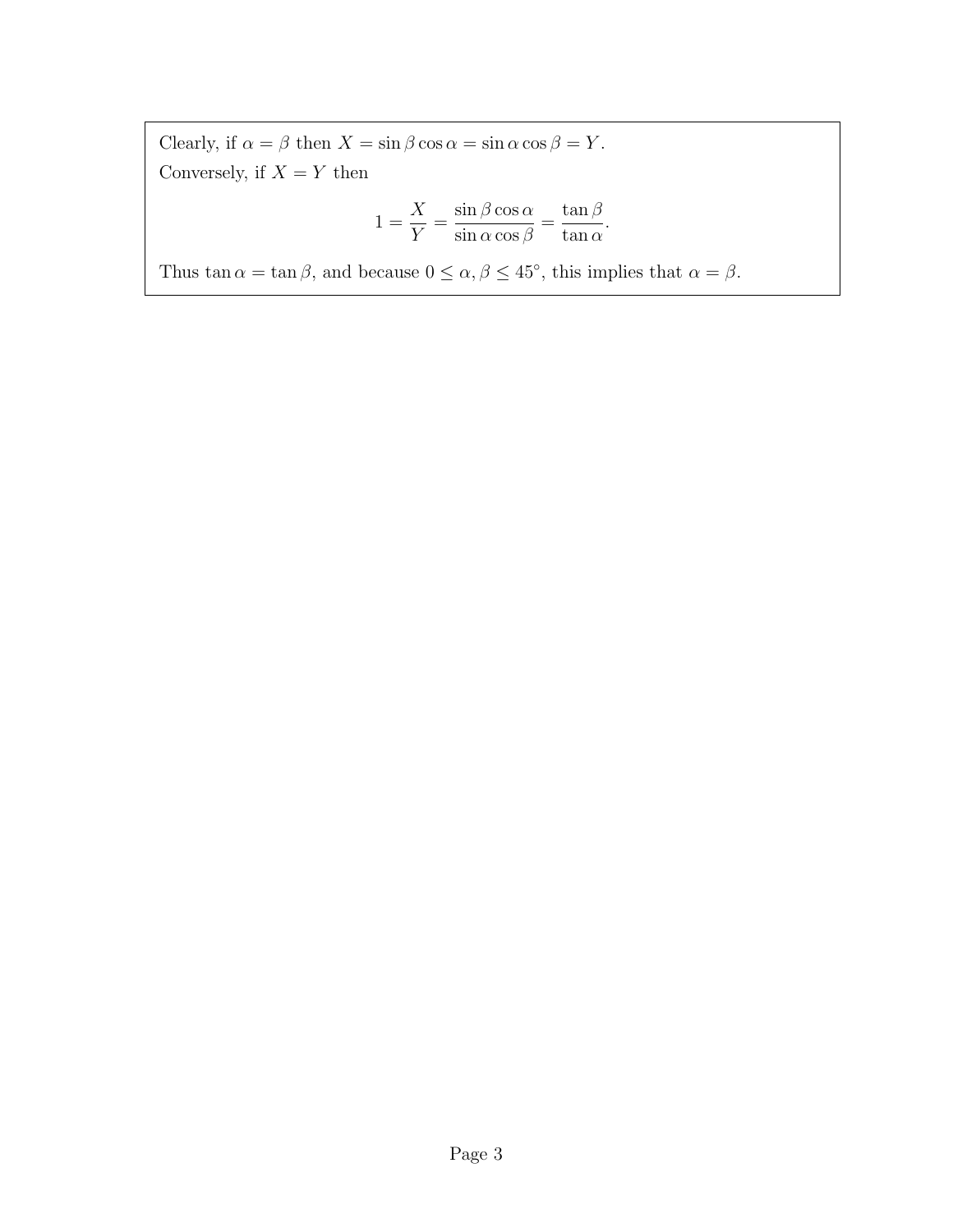3. For every group of 10 people, every pair of people either know each other or don't. Prove that no matter what collection of pairs know each other, there will always be a set of 4 people in which all know each other or a set of three people in which nobody knows anybody else.

You may use the fact that for any 6 people, there will always be a group of 3 which all know each other or nobody knows anybody.

**Solution:** Fix a person  $p$ . Split the remaining people into two sets:

 $K = \{ \text{people who know } p \}$  and  $N = \{ \text{people who do not know } p \}.$ 

Notice that either  $|K| \geq 6$  or  $|N| \geq 4$ .

In the first case, if  $|K| \geq 6$  then there are three people in K which all know each other or all don't know each other. In both cases we are done because either we have 3 people which do not know each other or 3 people which all know each other and also know p.

If  $|N| \geq 4$  then either all of them know each other, in which case we are done, or there is a pair  $\{x, y\}$  which do not know each other. In this last case  $\{x, y, p\}$  all do not know each other.

So in all cases we have found a set of 4 people which all know each other or 3 people which all do not.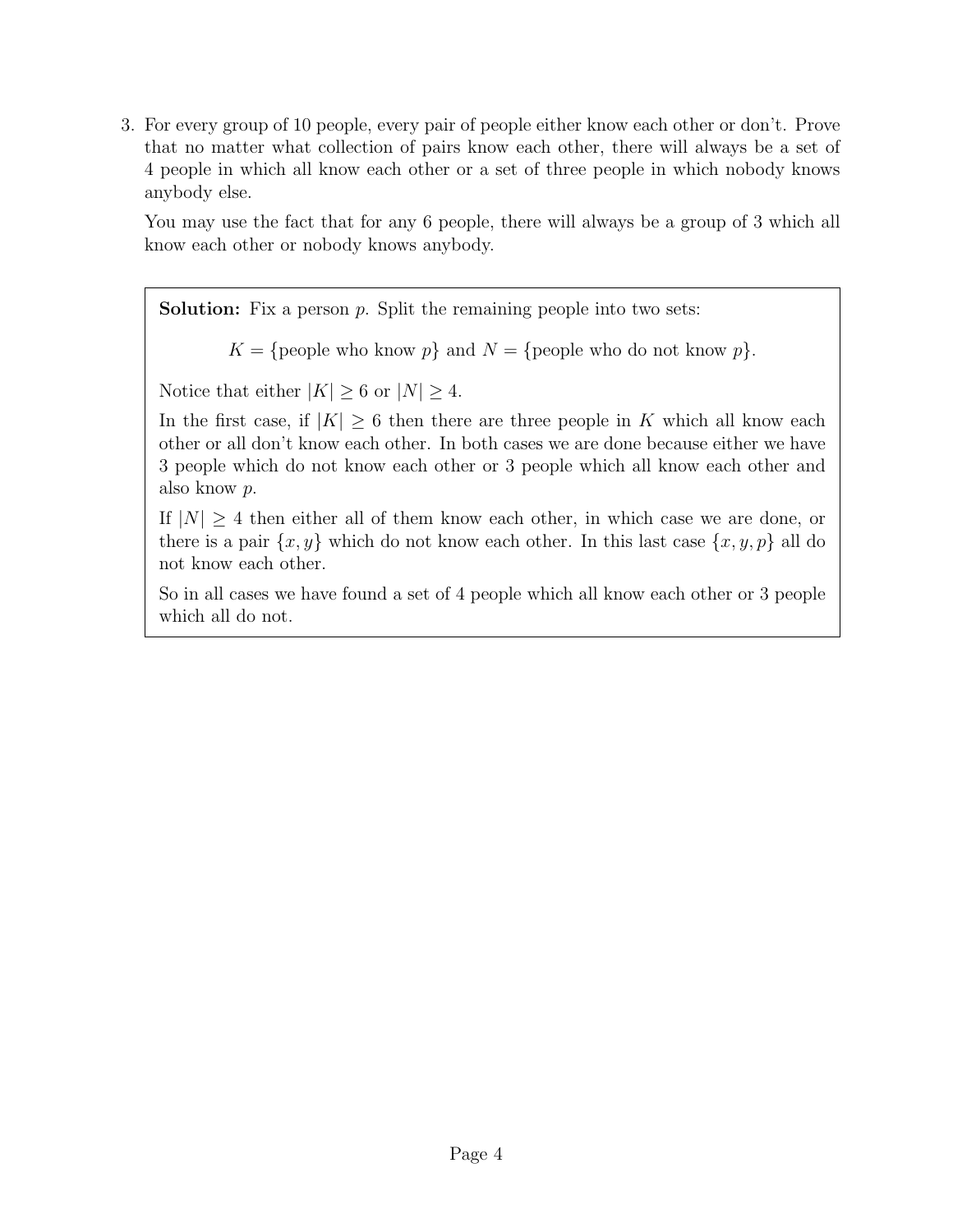4. Derive a formula for the number of ways to color nodes labeled  $\{1, \ldots, n\}$  using t colors such that for every i, nodes i and  $i + 1$  have different colors and also 1 and n have different colors.

## **Solution:** Let  $f_n(t)$  denote this number.

First solution (Deletion/Contraction): If we apply deletion-contraction. There are  $\overline{t(t-1)^{n-1}}$  ways to color  $\{1,\ldots,n\}$  such that i and  $i+1$  have different colors (considered modn). Of these,  $f_{n-1}(t)$  will color 1 and n the same. Therefore, we have the recurrence

$$
f_n(t) = t(t-1)^{n-1} - f_{n-1}(t).
$$

Writing this out, we obtain

$$
f_n(t) = t(t-1)^{n-1} - t(t-1)^{n-2} + t(t-1)^{n-3} + \dots + (-1)^{n-2}t(t-1)
$$
  
=  $t(t-1)\sum_{k=0}^{n-2} (t-1)^k (-1)^{n-2-k}$   
=  $(-1)^{n-2}t(t-1)\frac{1 - (1-t)^{n-1}}{1 - (1-t)}$   
=  $(t-1)^n + (-1)^n(t-1).$ 

Second solution (Inclusion/Exclusion): For each subset  $S \subseteq \{1, \ldots, n\}$ , let  $A_S$  be the set of valid colorings such that j is colored the same as  $j - 1 \mod n$  for all  $j \in S$ . By the Principle of Inclusion and Exclusion,

$$
f_n(t) = |A_{\emptyset}| - \sum_i |A_{\{i\}}| + \sum_{i < j} |A_{\{i,j\}}| - \sum_{i < j < k} |A_{\{i,j,k\}}| + \cdots
$$

Of course,

$$
|A_S| = \begin{cases} t^{n-|S|} & \text{if } S \neq \{1, ..., n\}, \\ t & \text{if } S = \{1, ..., n\}. \end{cases}
$$

Therefore,

$$
f_n(t) = \sum_{s=0}^n \sum_{|S|=s} (-1)^s t^{n-s} + \underbrace{(-1)^n (t-1)}_{\text{Correction term for } s \text{ = n}}
$$

$$
= \sum_{s=0}^n \binom{n}{s} (-1)^s t^{n-s} + (-1)^n (t-1)
$$

$$
= (t-1)^n + (-1)^n (t-1).
$$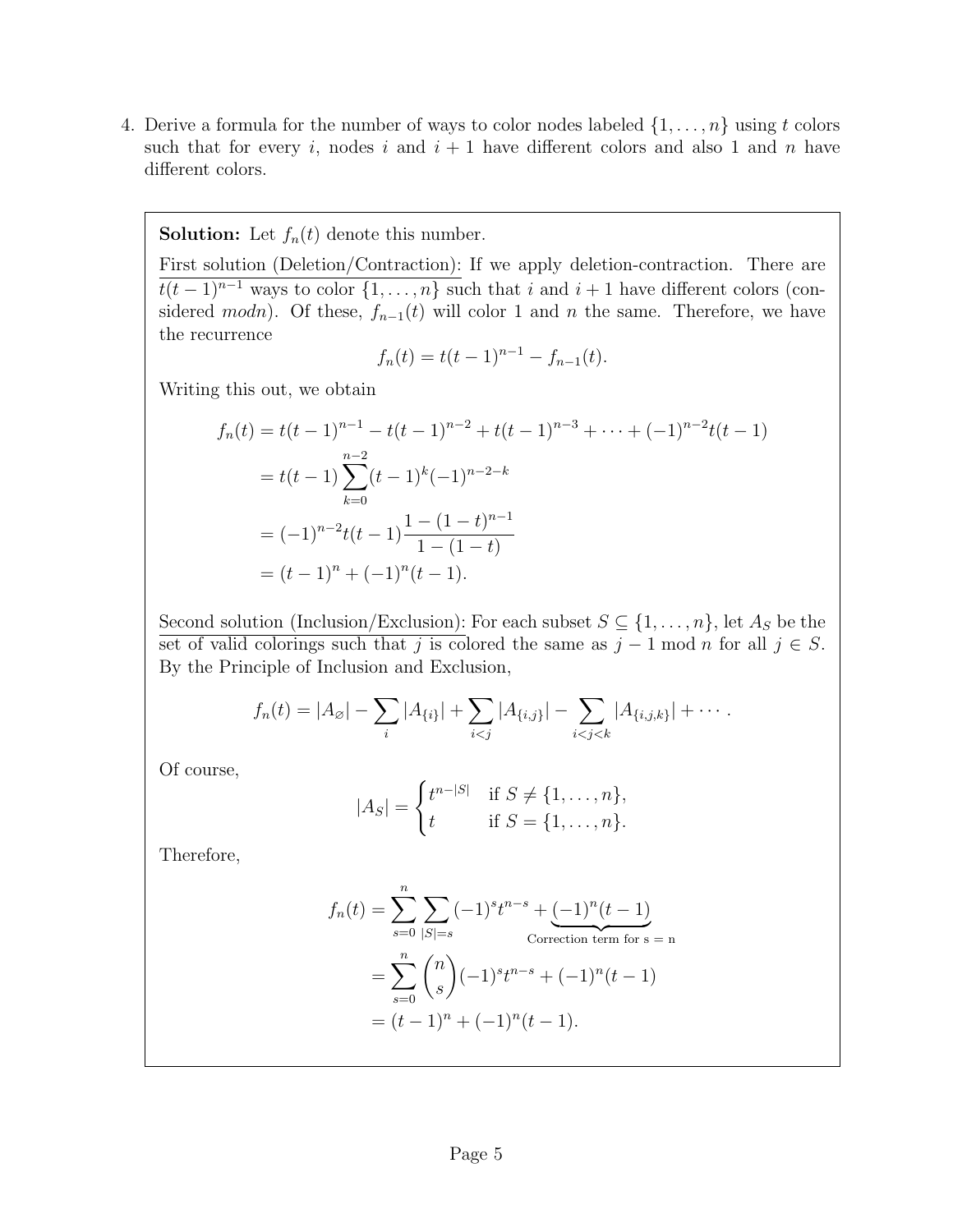5. Let  $f(x) = \sum_{i=0}^{m} c_i x^i$  be a polynomial with integer coefficients. Let  $f'(x) = \sum_{i=0}^{m} i c_i x^{i-1}$ . Suppose that f and f' do not have a common zero mod p. Show that if  $f(x) \equiv 0 \pmod{p}$ has exactly k solutions, then  $f(x) \equiv 0 \pmod{p^n}$  has at most k solutions for every n. Note: solutions are considered to be "the same" if they are congruent mod  $p^n$ . This means that if  $a \equiv a' \pmod{p^n}$  then  $f(a) \equiv f(a') \equiv 0$  counts as only one solution.

**Solution:** We proceed by induction with the base case  $(n = 1)$  being the hypothesis. Suppose  $a_1, \ldots, a_{k'}$  are the  $k' \leq k$  solutions mod  $p^n$ . If a is a solution mod  $p^{n+1}$  then a is a solution mod  $p^n$  hence  $a \equiv a_j \pmod{p^n}$  for some j. We show that for each  $1 \leq j \leq k'$  there is at most one solution a mod  $p^{n+1}$  such that  $a \equiv a_j \pmod{p}$ . Suppose there is a pair of distinct solutions  $a, b$  such that  $a \equiv b \equiv a_j \pmod{p^n}$ .

Then we have

$$
0 \stackrel{p^{n+1}}{=} \frac{f(b) - f(a)}{b - a}
$$
  
= 
$$
\sum_{i=0}^{m} c_i \frac{b^i - a^i}{b - a}
$$
  
= 
$$
\sum_{i=0}^{m} c_i \sum_{t=0}^{i-1} b^t a^{i-1-t}
$$
  

$$
\stackrel{p^n}{=} \sum_{i=0}^{m} c_i \sum_{t=0}^{i-1} a_j^{i-1}
$$
  
= 
$$
\sum_{i=0}^{m} ic_i a_j^{i-1}
$$
  
= 
$$
f'(a_j).
$$

But this is impossible since now  $f(a_j) \equiv f'(a_j) \equiv 0 \pmod{p}$  which contradicts the hypothesis.

Thus for every  $a_j$  there is at most one a and hence there are at most  $k' \leq k$  solutions in total.

If one has seen Taylor's Theorem before, one can give an alternative proof using that. We apply Taylor's Theorem, centered at some root  $a \mod p^n$  to get

$$
f(x) = f(a) + f'(a)(x - a) + g(x)(x - a)^2
$$

for some polynomial  $g(x)$ . And, we want to solve the system of equations

$$
x \equiv a \pmod{p^n},
$$
  

$$
f(x) \equiv 0 \pmod{p^{n+1}}.
$$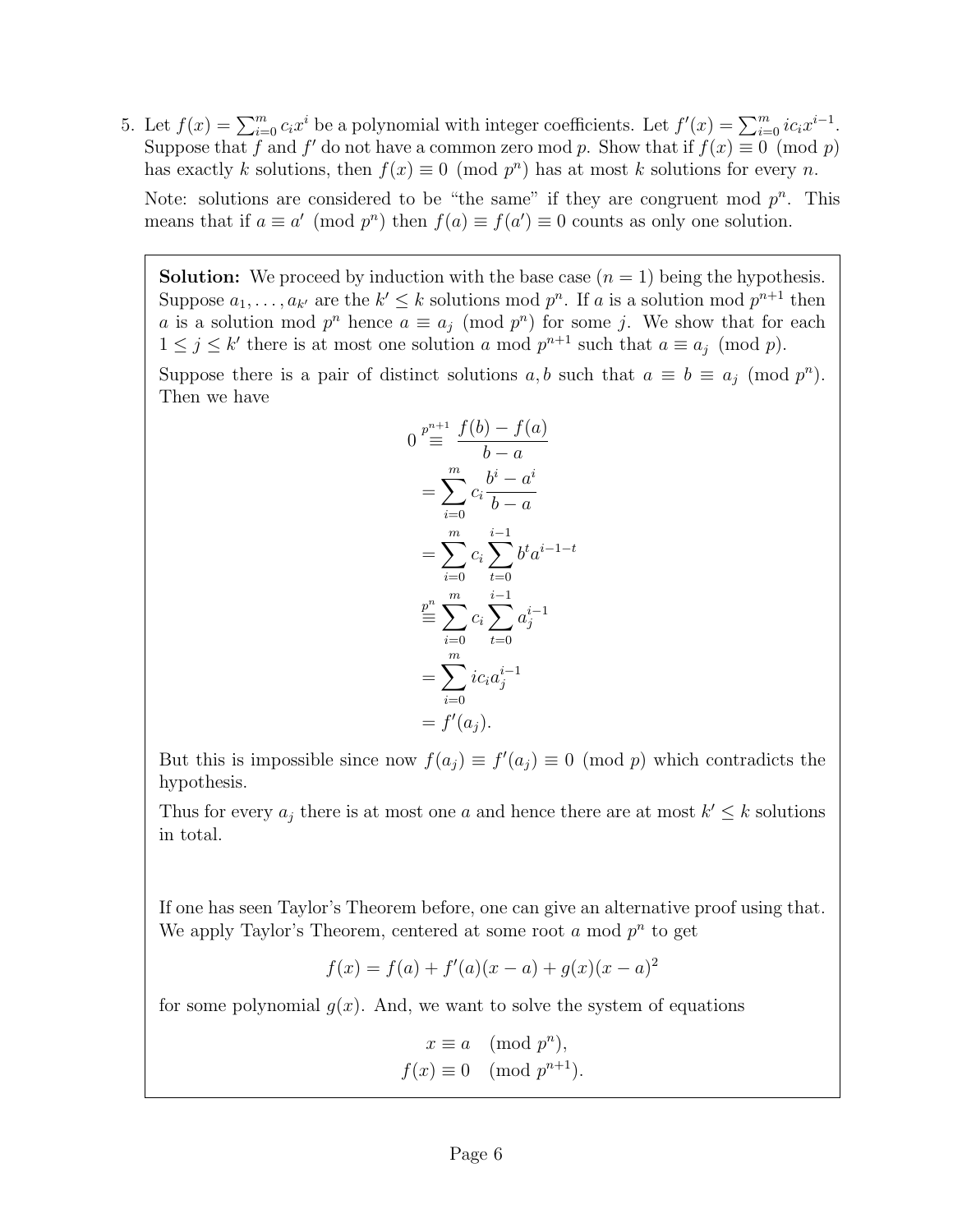If  $x \equiv a \pmod{p^n}$  then  $x - a = tp^n$  for some integer t. And substituting this into what Taylor's Theorem told us, we have

$$
f(x) = f(a) + f'(a)tp^{n} + g(x)t^{2}p^{2n}.
$$

Because of that  $p^{2n}$ , we can therefore conclude that

$$
f(x) \equiv f(a) + f'(a)tp^n \pmod{p^{n+1}}.
$$

We can begin to solve for  $t$ :

$$
f(x) \equiv 0 \pmod{p^{n+1}} \iff f(a) + f'(a)tp^n \equiv 0 \pmod{p^{n+1}}.
$$

Also,  $f(a) \equiv 0 \pmod{p^n}$  so  $f(a) = sp^n$  for some integer s. Thus we can write

$$
sp^n + f'(a)tp^n \equiv 0 \pmod{p^{n+1}} \iff s + f'(a)t \equiv 0 \pmod{p}
$$

and solving for t gives

$$
t \equiv -s[f'(a)]^{-1} \pmod{p},
$$

which is sensible because  $f'(a) \neq 0$  by hypothesis.

Therefore there is a unique solution to the system of equations, given by

$$
x = a + tp^n, \text{ where } t \equiv -s[f'(a)]^{-1} \pmod{p}.
$$

So we get a stronger result that there are exactly k solutions mod  $p^n$  for all n using the above to lift solutions from  $p^n$  to  $p^{n+1}$ .

In fact,  $tp^n \equiv -sp^n[f'(a)]^{-1} \equiv -f(a)[f'(a)]^{-1}$  (mod  $p^{n+1}$ ). Some more advanced students will recognize this as Newton's method:

$$
x \equiv a - \frac{f(a)}{f'(a)} \pmod{p^{n+1}}.
$$